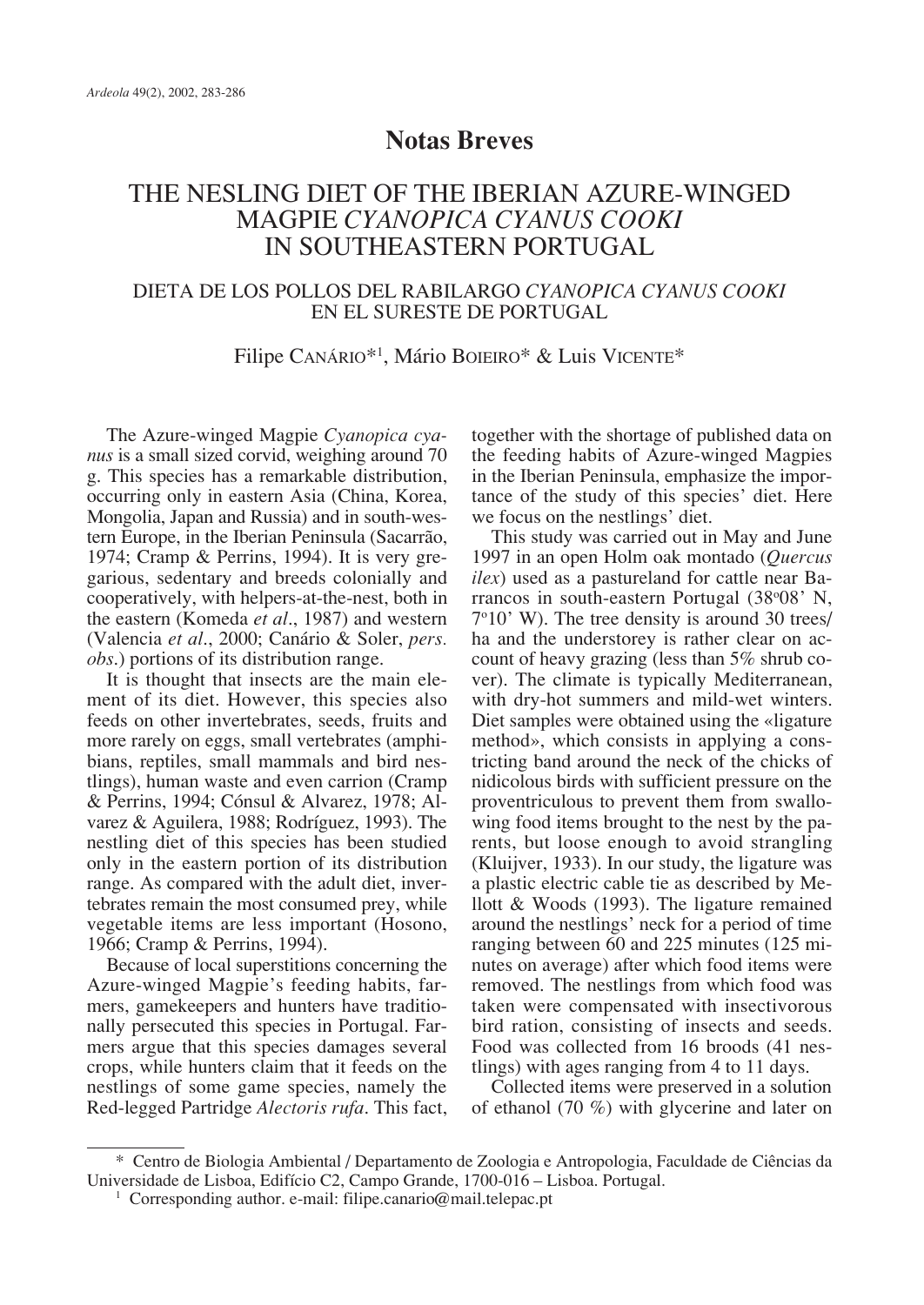identified in the laboratory, whenever possible, to the family level. For the biomass estimates (mg dry weight), food samples were placed in an oven at  $60^{\circ}$  C for 48h and later all items of each prey type were weighed on a precision balance (0.0001g).

To analyse the data, we calculated the percentage of occurrence (PO) as a measure of the regularity of the appearance of a prey type (number of occurrences x 100 / total number of broods sampled); the relative frequency (RF), which relates the number of occurrences of a food type with the total number of identified prey (number of occurrences x 100 / total number of food items); and the biomass percent (BP) (prey biomass x 100 / total biomass consumed).

Out of the 443 prey items that were analysed, 441 (99.6%) were terrestrial invertebrates. Insects were by far the main prey, comprising 88.7% of the items and 85.2% of the biomass. Arachnids (RF = 9.29%, BP = 12.16%), Gastropods ( $RF = 0.86\%$ ,  $BP = 1.58\%$ ) and Chilopods (RF =  $0.22\%$ , BP =  $0.08\%$ ) were the main secondary prey. The only vertebrate prey recorded were one bird nestling and eggshell fragments, comprising less than 1% of the total biomass. Small amounts of vegetable matter were found sporadically, always together with phytophagous insect prey. It was then assumed that these plant remains were unintentionally collected by Azure-winged magpies during the hunting of these invertebrates. This assumption is based on the characteristics of the plant material collected (scarce and of poor nutritive value), that is indicative of non-directed predation, as well as on the ecology of the insect prey present in the same sample (fast-moving phytophagous insects that feed on herbaceous plant species, such as grasshoppers, Heteropterans and Homopterans). For this reason, vegetable matter was not considered as part of the diet (Table 1).

Among the insects, Lepidoptera larvae and pupae were the most important prey in terms of biomass ( $BP = 41.60\%$ ). Other important food items were Coleoptera, especially Tenebrionidae and Melolonthidae, and Arachnida (BP = 13.89% and  $BP = 12.16\%$ , respectively; Table 1). Cicadellidae (Homoptera) were present in only two broods, but always in very large numbers ( $RF = 24.62\%)$ . Although these were by far the most abundantly taken prey, they comprised only 6.13% of the biomass. The food items that were more regularly given to the nestlings were Arachnids (PO =  $81.25\%$ ), Coleopterans ( $PO = 81.25\%$ ), especially Tenebrionidae, Scarabeidae and Melolonthidae, and Hymenopterans ( $PO = 75.00\%$ ), mainly Formicidae (Table 1).

As our results show, Azure-winged Magpies are insectivorous when feeding nestlings, in our area. This species searches mainly for soil dwelling and phytophagous invertebrates. Bird nest predation seems to be rare in the study population.

Hosono's data (1966) are similar to ours since, also in Japan, the most frequent prey were invertebrates (at least 75.0% of the food items). However, the Japanese populations of Azurewinged Magpie preyed more intensely on bird nestlings (at least 9.3% of the food items) than their Iberian counterparts. Vegetable items, namely berries, played also an important role as a food source (8.6% of total food items) for the Japanese populations. In Japan the group of invertebrates more frequently preyed on was Dipterans, which were rarely taken in Portugal. The other main prey, Lepidopterans, Coleopterans, Orthopterans and Arachnids, were important prey items for both populations. Ants were actively collected in Portugal, but were absent from the diet of the Japanese population (Hosono, 1966).

The main difference between the diet of nestlings and the diet of adults during the non-breeding season is the reduced importance of vegetable items in the nestlings' diet. In winter, adults consume large quantities of plant matter, reaching a volume of 41% and 50% of total biomass in southern Spain (Cónsul & Alvarez, 1978; Alvarez & Aguilera, 1988).

Because fruits and other plant food sources are rare during the breeding season, and animal prey are an important protein source for nestling growth  $(O'Connor, 1984)$ , it is thus expected that parents concentrate their efforts in the search for animals in detriment of vegetable food. Since nest predation is the main cause of breeding failure in this species (de la Cruz *et al*., 1991; Muñoz-Pulido *et al*., 1991), there is probably a strong selection pressure towards a short nest permanence which is favoured by a fast nestling growth (Lack 1968; Bosque & Bosque, 1995; Gebhardt-Heinrich & Richner, 1998).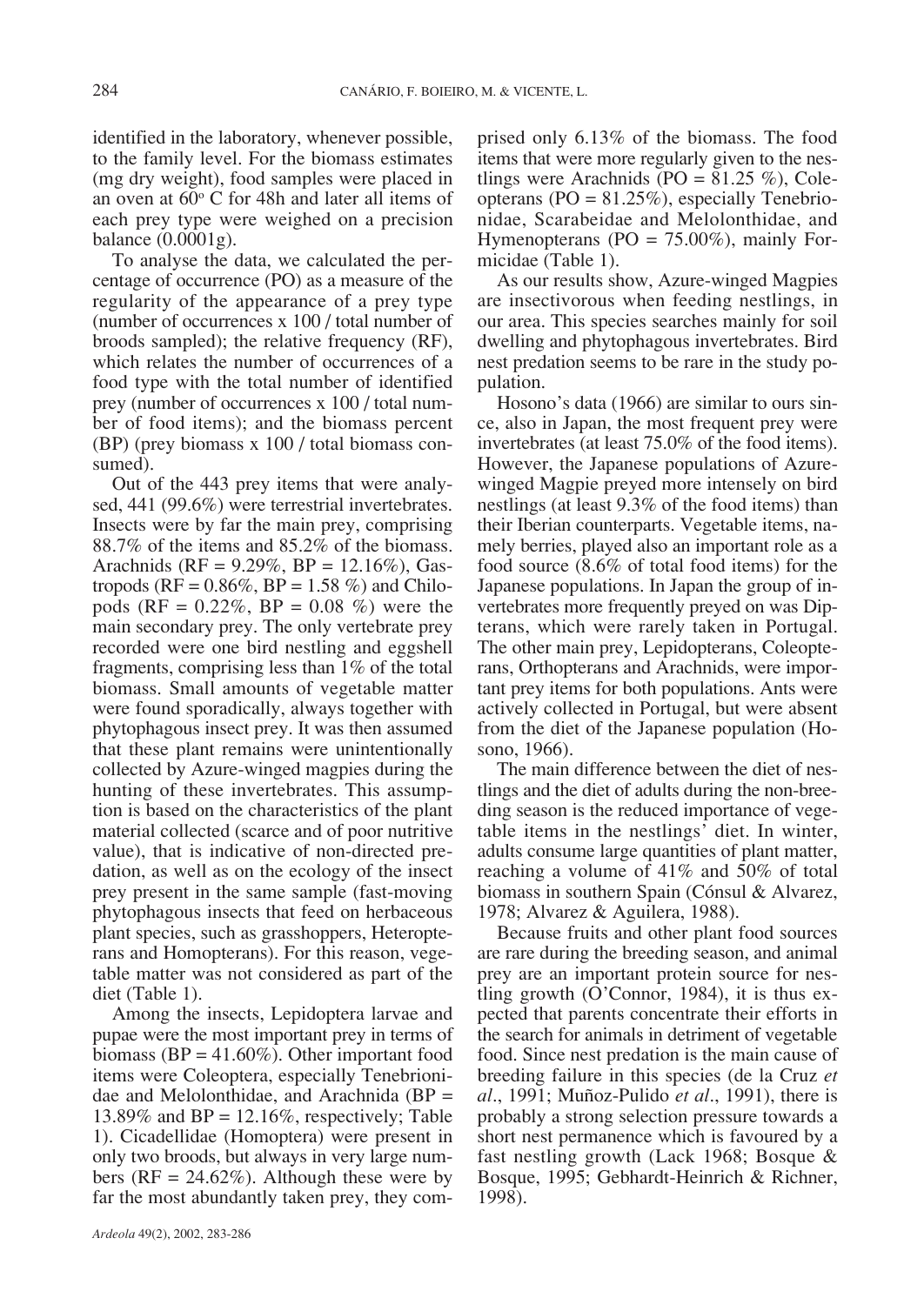#### TABLE 1

Relative frequency (RF), percentage of occurrence (PO) and percentage of biomass (PB) of the food items consumed by Azure-winged Magpie nestlings (n.i. = non-identified).

*[Frecuencia relativa (RF), porcentaje de ocurrencia (PO) y porcentaje de la biomasa (PB) de los tipos de alimento consumidos por los pollos de Rabilargo (n.i. = no identificado).]*

| Class      | Order                 | Family        | $RF (n = 443)$ | PO $(n = 16)$ | PB $(n = 443)$           |
|------------|-----------------------|---------------|----------------|---------------|--------------------------|
| Insecta    | Orthoptera            | Pamphagidae   | 0.43           | 12.50         | 0.32                     |
|            |                       | Acrididae     | 1.94           | 31.25         | 3.09                     |
|            |                       | n.i.          | 0.22           | 6.25          | 0.32                     |
|            | Mantodea              | Mantidae      | 0.22           | 6.25          | 0.48                     |
|            | Dermaptera            | Forficulidae  | 0.65           | 12.50         | 0.95                     |
|            | Homoptera             | Fulgoridae    | 0.22           | 6.25          | 0.08                     |
|            |                       | Flatidae      | 0.22           | 6.25          | 0.08                     |
|            |                       | Issidae       | 3.24           | 18.75         | 0.71                     |
|            |                       | Cicadellidae  | 24.62          | 12.50         | 6.13                     |
|            | Heteroptera           | Coreidae      | 1.30           | 25.00         | 0.67                     |
|            |                       | Myridae       | 0.65           | 18.75         | 0.40                     |
|            |                       | Scutelleridae | 0.22           | 6.25          | 0.08                     |
|            |                       | Aradidae      | 0.22           | 6.25          | 0.08                     |
|            |                       | Pentatomidae  | 0.43           | 12.50         | 0.24                     |
|            |                       | Cydnidae      | 0.22           | 18.75         | 0.68                     |
|            |                       | Saldidae      | 0.43           | 6.25          | 0.79                     |
|            |                       | Nabidae       | 0.22           | 6.25          | 0.08                     |
|            |                       | n.i.          | 0.43           | 12.50         | 0.24                     |
|            | Coleoptera            | Tenebrionidae | 1.73           | 37.5          | 4.20                     |
|            |                       | Buprestidae   | 0.22           | 6.25          | 0.16                     |
|            |                       | Carabidae     | 0.22           | 6.25          | 0.40                     |
|            |                       | Scarabeidae   | 1.51           | 37.50         | 0.83                     |
|            |                       | Melolonthidae | 2.16           | 37.50         | 4.18                     |
|            |                       | Rutelidae     | 0.22           | 6.25          | 0.48                     |
|            |                       | Elateridae    | 1.08           | 25.00         | 0.79                     |
|            |                       | n.i.          | 0.65           | 12.50         | 2.85                     |
|            | Diptera               | Asilidae      | 0.86           | 12.5          | 0.63                     |
|            |                       | Tachinidae    | 0.65           | 6.25          | 0.16                     |
|            |                       | Calliphoridae | 0.22           | 6.25          | 0.08                     |
|            |                       | n.i.          | 0.22           | 6.25          | 1.16                     |
|            | Lepidoptera           | n.i. adult    | 1.51           | 31.25         | 0.83                     |
|            |                       | n.i. larvae   | 16.41          | 12.50         | 41.60                    |
|            | Hymenoptera           | Formicidae    | 11.45          | 75.00         | 5.84                     |
|            |                       | Vespidae      | 0.22           | 6.25          | $0.16\,$                 |
|            |                       | Sphecidae     | 0.43           | 12.50         | 0.24                     |
|            |                       | Apidae        | 0.22           | 6.25          | 0.13                     |
|            | n.i. Pupae and larvae |               | 13.33          | 37.50         | 6.12                     |
| Arachnida  | Araneae               | n.i.          | 7.99           | 81.25         | 11.93                    |
|            | Soliphuga             | n.i.          | 1.30           | 25.00         | 0.24                     |
| Chilopoda  | n.i.                  | n.i.          | 0.22           | 6.25          | 0.08                     |
| Gastropoda | n.i.                  | n.i.          | 0.86           | 12.50         | 1.58                     |
| Aves       | Nestling              | n.i.          | 0.22           | 6.25          | 0.95                     |
|            | Egg                   | n.i.          | 0.22           | 6.25          | $\overline{\phantom{0}}$ |
|            |                       |               |                |               |                          |

ACKNOWLEDGEMENTS.—This research was supported in part by the I.C.N. and by PRODEP and FCT grants. The Câmara Municipal de Barrancos provided logistic support. We thank the owners of the study

area, especially José Henriques, for allowing us to work on their properties. Comments by Manuel Soler, Jeremy Wilson, Patrícia Salgueiro, Carlos de la Cruz, Fernando Alvarez and Mario Díaz improved the ma